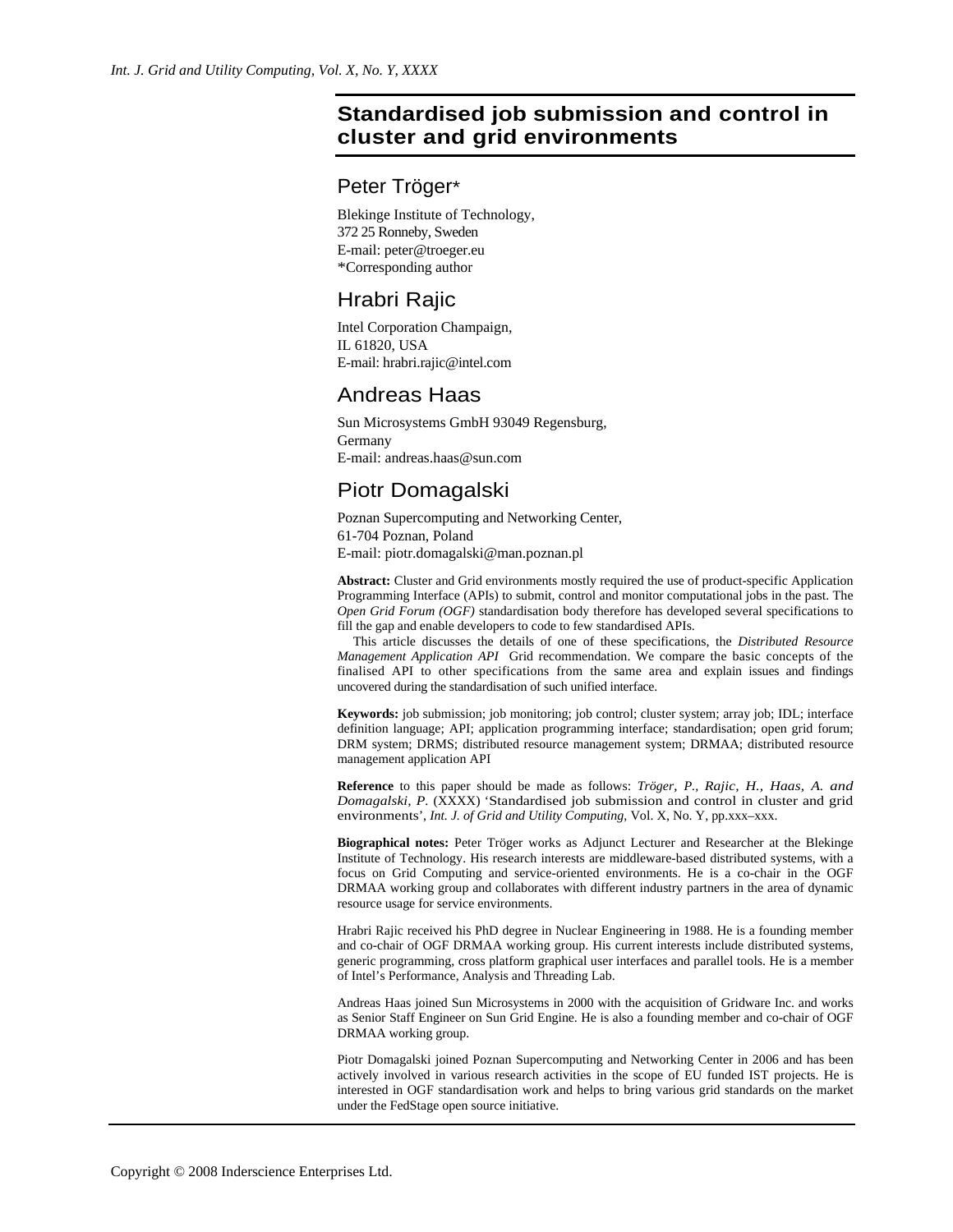### **1 Introduction**

The compelling advantages of the integrated job processing has lead enterprises to introduce *Distributed Resource Management* (DRM) solutions into their IT environments. Traditionally, this integration has been based on DRMspecific, non-standard interfaces, but each time a newer, more capable release of DRM software becomes available, the use of non-standard interfaces makes updating the integration an expensive and time-consuming effort. The advances of Grid Computing in the last years have even more increased the need for standardised interfaces to DRM systems in order to connect virtual organisation infrastructures using Grid middleware frameworks.

The *Open Grid Forum* (OGF) (former Global Grid Forum) standardisation body is a collaborative effort of representatives from academia and industry to foster interoperability in Grid systems. The work in OGF is separated into different areas, each containing multiple working and research groups. A working group tackles a particular standardisation topic and publishes its work in OGF documents. The publication of these specifications is organised after a document process (Catlett, 2001), which distinguishes between recommendation and informational documents, experience reports and community practice reports. Software interoperability specifications are submitted first as *proposed recommendations,* which require favourable reviews from both the public and the OGF Steering Committee. If such proposed recommendations are shown to be mature, e.g., by having interoperable implementations in real-world settings, they evolve to full *Grid recommendation*  status. Other document types in OGF have fewer restrictions in order to be published as OGF documents.

In the following article, we will give details about the results of the *Distributed Resource Management Application API* (DRMAA) specification work. DRMAA is a software standard developed in the OGF standardisation body. Starting in 2001, the specification was developed by numerous contributors from both academia and industry. As a first major milestone, the *proposed recommendation* document was published in June 2004. The updated version of the specification reached the final stage of a *Grid recommendation* in 2007. Today, DRMAA implementations are available for popular DRM systems, such as *Sun's N1 Grid Engine* (N1GE), Condor from the University of Wisconsin (Litzkow et al., 1988), Torque from Cluster Resources Inc., Globus (via Grid Way) from the Globus consortium (Foster and Kesselman, 1997) and Platform's Load Sharing Facility (LSF).

DRMAA defines a unified interface for job submission, monitoring and control in heterogeneous distributed systems. It therefore provides a programming model for tight interaction with an underlying *Distributed Resource Management System* (DRMS). The specification is designed to encourage both application builders and DRMS vendors to adopt and use the interface in their products. An application using the standard DRMAA interface can be run on any DRM system that has implemented DRMAA specification.

Besides DRMAA, there are other OGF specifications from the same area of job submission and control:

- **JSDL:** The OGF *Job Submission Description Language*  (JSDL) provides an abstract type system for job submission parameters, including job attributes, their relationships and value ranges (Anjomshoaa et al., 2005). The abstract description of types is mapped to a normative XML schema definition. In contrast to DRMAA, questions of job submission, scheduling and monitoring are declared out of scope. Multiple research projects have already adopted parts of the specification.
- **SAGA:** The *Simple API for Grid Applications* (SAGA) provides a high-level Application Programming Interface (API) for Grid application programming (Goodale et al., 2007). It is derived from the *Grid Application Toolkit (GAT)* library (Allen et al., 2003) and covers logical and physical file handling, information system management and job submission, monitoring and distributed communication. Even though GAT is a stable toolkit with multiple implementations, the SAGA standardisation is still under work, close to becoming a proposed recommendation.
- **OGSA-BES:** The *OGSA Basic Execution Service* (OGSA-BES) specification uses JSDL to define a SOAPbased job submission interface (Grimshaw et al., 2006). The specification is embedded in the overall OGF *Open Grid Services Architecture* (OGSA) work. OGSA-BES relies on the availability of an execution container and is mainly intended for SOAP-based job submission in a distributed Grid environment.

Different adoptions exist in Grid middleware for all these specifications, provided by both research and industry. GridSAM project provides an extensible implementation of the JSDL and OGSA-BES interface specifications (Lee et al., 2004). Job submission plugins are available for Globus and the POSIX fork() interface, as well as for DRMAA 1.0 implementations. Unicore uses DRMAA internally to access existing DRM systems, and provides JSDL and OGSA-BES interfaces to the outside (Erwin and Snelling, 2001). Gridway uses DRMAA as a job submission API and can parse JSDL descriptions (Herrera et al., 2004).

There also exist other job submission and control APIs which are developed outside of the OGF standardisation body. The most prominent example is the Commodity Grid Kit (CoG), which provides an end-user API for job submission, Grid security, task graphs and file transfer (von Laszewski et al., 2001). Even though the CoG is developed as an independent project, there is a tight interconnection to features and protocols from the Globus toolkit. CoG is used in many specialised Grid portal projects, since it offers one the most powerful, albeit specialised Java-based API implementation for Globus. Similar to GridSAM, CoG can use DRMAA for vendor-independent interfacing to a DRM system.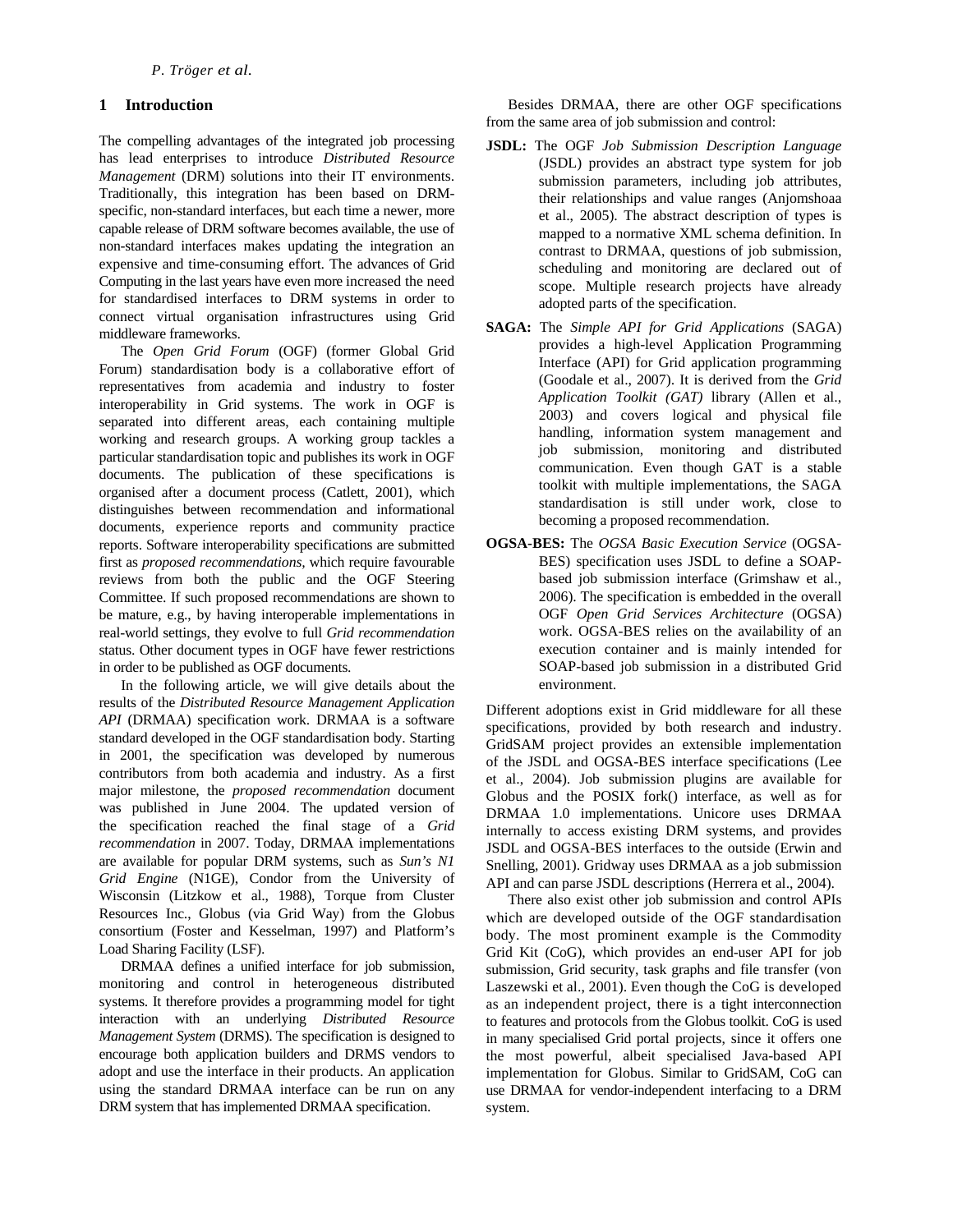#### *Standardised application programming interface*

In the context of this article, we will describe the basic concepts of the final DRMAA 1.0 Grid recommendation. We will discuss some of the relevant features semantics, possible future extensions, and the standardisation process itself. Our article can be seen as experience report about OGF job submission APIs and the standardisation work itself. We start with design principles and basic concepts of the DRMAA API, continue with our standardisation work experience and finish with explanation of our efforts for a generalised DRMAA API description in the context of both object-oriented and procedural languages.

### **2 Design principles**

DRMAA specification was designed in order to define a simple, lightweight, portable and modular interface for today's cluster and Grid systems. DRMAA provides a fundamental set of operations allowing programmatic access to capabilities common to typical DRM systems. The API follows some basic design principles as follows, which ensures the applicability of the results for both DRMAA implementation providers and API users:

- **Keep it simple**  The standardisation of an unified API is always a balancing act between supporting all demanded features, keeping compatibility to existing heterogeneous systems and having a simple and easy to understand API. The working group concentrated on the best possible interoperability to major DRM systems, while keeping the amount of functions and concepts as low as possible. This restriction leaded to several features intentionally left out, since their semantic either differs between different DRM systems (e.g. job list operation), or because they are not supported by some of the systems (e.g. workflow identifier). This restriction also keeps the entrance barrier low for implementers, which in turn facilities the adoption of the specification.
- **Language independence**  DRMAA is intended to be adoptable to multiple programming languages. The specification defines the API in an abstract syntax, as set of procedural functions with input and output parameters. Existing binding specifications adopt these structural elements to languages like C, Java, Python, Perl, Ruby and C#.
- **Pluggability**  It should be possible to combine different DRMAA implementations for one submission host, to allow a parallel use of multiple DRM systems by one portal implementation or an end-user application. This demands a proper definition of late binding issues for the application. It must also be possible to identify and choose one of the available implementations at runtime.
- **No user handling**  The specification does not consider any security aspect of cluster and Grid systems, since this would demand a choice for platform- or middleware-specific security concept (e.g. Unix

UID, X.509, Kerberos). Such a choice would be in contrast to the overall goal of platformindependence, portability and simplicity. For this reason, DRMAA relies on the security context provided with the user running the resulting application.

- **Thread safety**  DRMAA is explicitly designed for supporting multi-threaded applications. The API specification therefore describes the potential impact for multi-threaded usage in all relevant API functions. Even though this requirement puts a higher burden on the library implementers, it eases up the development of applications using DRMAA.
- **Site-specific policies**  The specification is intended to abstract from DRMS-specific functionalities. Anyway, there might be a particular need for sitespecific policies per user. These policies typically concern site-specific attributes, such as resources to be used by the job or the job scheduling in relation to other jobs. DRMAA therefore defines the notion of *job categories*, which describe cross-site behaviours not covered by the specification.

The intentional ignorance of security issues turned out to be beneficial during the unforeseeable long time of standardisation and adoption of DRMAA. The continuous research and according development of different security standards for the Grid – like with WS-Security, X.509 proxy certificates (Tuecke et al., 2004) or Shibboleth (Sinnott et al., 2006) – needs to be considered in all API standards referring to a particular security mechanism. For DRMAA, this would conflict with the overall goal of easy and broad adoption of the specification.

Thread safety as relevant factor for a standardised API was identified in the later stages of the DRMAA development process, mainly by implementation and user experiences in Sun N1GE. The according guidelines and rules were therefore added when the document evolved from *proposed* to *Grid recommendation* status.

Job categories on the other hand were considered from the very beginning, but were never widely used in the implementations. One identified root cause is the lack of standardised policy semantics. Adopters are free to define their own job categories, according to the usage scenarios of the underlying DRM system. These implementation-specific categories are not useful in a portable DRMAA-based application, since they always relate to a particular product. One example is the Condor DRMAA implementation where the job category expresses the *universe* to be used by the job. This particular attribute is only valid for the Condor execution environment, and would therefore not trigger the same kind of behaviour in another DRM system.

### **3 DRMAA API**

DRMAA specification consists of a set of functions, which are grouped into init and exit routines, job template routines, job submission and monitoring routines, job control routines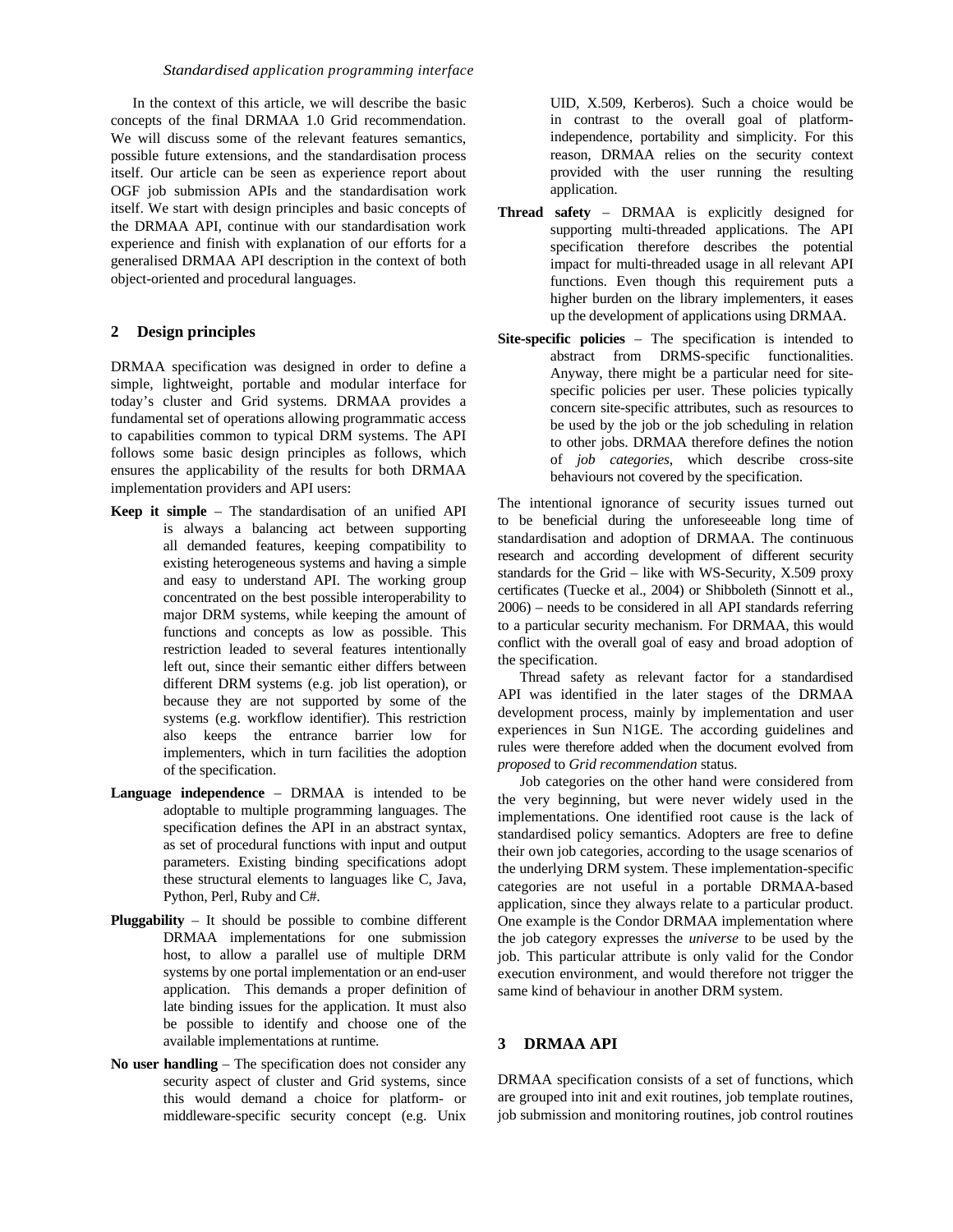and auxiliary routines. The API is based on a session concept, where all submitted jobs are grouped in a libraryinstance specific session. An application using the DRMAA interface therefore

- gets the list of supported DRM systems by calling drmaa\_get\_contact()
- initialises a session by calling drmaa\_init() with one of the resulting contact strings
- submits one or more single or bulk jobs
- performs control and monitor operations for a single job or for all jobs submitted in the session so far
- closes the session with **drmaa\_exit** ().

Session-based interaction was mainly introduced in DRMAA for performance reasons. Typical control programs, like shell scripts or front-end applications, let the user submit and monitor a possibly large amount of jobs. The session concept allows the front-end application to perform synchronisation and monitoring on all jobs submitted by the particular application instance. It also introduces an explicit finalisation phase, which gives the DRMAA library a chance to perform cleanup operations. This was especially needed by some of the object-oriented implementations on top of DRMAA C libraries, like the Java DRMAA implementation in Sun N1GE, which relies on JNI calls to the C DRMAA library of the same product.

Besides the classical front-end applications, DRMAA charter also states portal applications as another relevant application class. Most portal environments, like Java servlet containers, already contain a session mechanisms on both the client and the application scope. The DRMAA session concept therefore does not conflict with these execution environments.

Based on initial implementation experiences, multiple open sessions as well as nested sessions were intentionally left out of the API. Both concepts demand fine-grained synchronisation and monitoring rules, in order to avoid mutual exclusion conditions for control activities on jobs.

On the other side, DRMAA job control routines are meanwhile free to accept job IDs from previous DRMAA sessions. The addition of the rule was another part of the latest specification update, based on practical experiences with long-running job workflows, which maintain there own list of valid job handles. Even though the workflow application may shutdown and restart, the workflow status containing the DRMAA job identifiers is constantly persisted. An underlying DRMAA implementation needs to support this application behaviour. Therefore, DRMAA libraries are meanwhile free to accept job identifiers in the control routines that were not created during the active session. The bulk control mechanisms still act on the jobs of the current session only.

Compared to the API semantics of DRMAA, SAGA defines an explicit session concept, which supports multiple separated operational scopes at the same time. Different running sessions are promised to be shielded from each other, in terms of security and job objects. SAGA provides in this part a richer functionality than DRMAA, but also puts a higher burden on the adopters. The support for different security models and multiple sessions mainly arose from the resource access scenarios for a Grid environment, where heterogeneous resources must be accessible by a central API at the same time. In contrast, DRMAA arose from the background of cluster systems and local installations, where the parallel access to multiple resources is no major issue.

OGSA-BES relies on the session concept already provided by the OGSA (Banks, 2005) *Web Service Resource Framework* (WSRF) technology. OGSA-BES therefore can assume the existence of a user-specific session, including application of authentication steps. The exhaustive modularity of the OGSA-related specifications shows its advantage here, since it simplifies the layout of every single specification. On the other hand, OGSA-BES cannot be seen as self-contained standard for job submission. Applications need to consider the particular implementation of the interface in order to achieve interoperability. The *OGSA High-Performance Computing Profile* (OGSA-HPCP) working group therefore defined a basic composition of standards, which form a common base for interoperable job submission based on Web service interfaces.

#### *3.1 Job templates*

The description of a job to be submitted to a DRMS is typically done via a *job template.* In DRMAA, it is defined as set of key-value pairs, containing mandatory, optional and implementation-specific attributes. Examples for mandatory attributes are the executable name, the working directory or the output stream file. They are guaranteed to be always supported, ensuring portability. Examples for optional attributes are the absolute job termination time or a maximum wall clock time limit. Most of these parameters arose from an early comparison of DRM submission parameters, and from the initial DRMAA implementation in Sun N1GE. So far, most existing implementations for cluster and Grid systems ignored the set of optional DRMAA attributes and provide full support only for the mandatory attributes.

DRMAA supports the identification of all supported attributes during runtime. Job templates are also not bound to a particular job execution and can therefore be reused for multiple submissions. The specification defines the template to be evaluated at submission time; therefore all template attribute setter functions only consider errors like incorrect attribute name, invalid value format or conflicting setting.

In direct comparison, JSDL supports a much broader range of attributes than the DRMAA job template, for example, for the definition of resource requirements or datastaging rules. Due to this exhaustive consideration of possible job properties in an XML format, all OGSA-related standards meanwhile rely on the JSDL data model for job descriptions. Even the SAGA specification derives its *job-description*  structure from the JSDL specification.

The reusability and portability of one particular job description is a major driver in the JSDL template layout.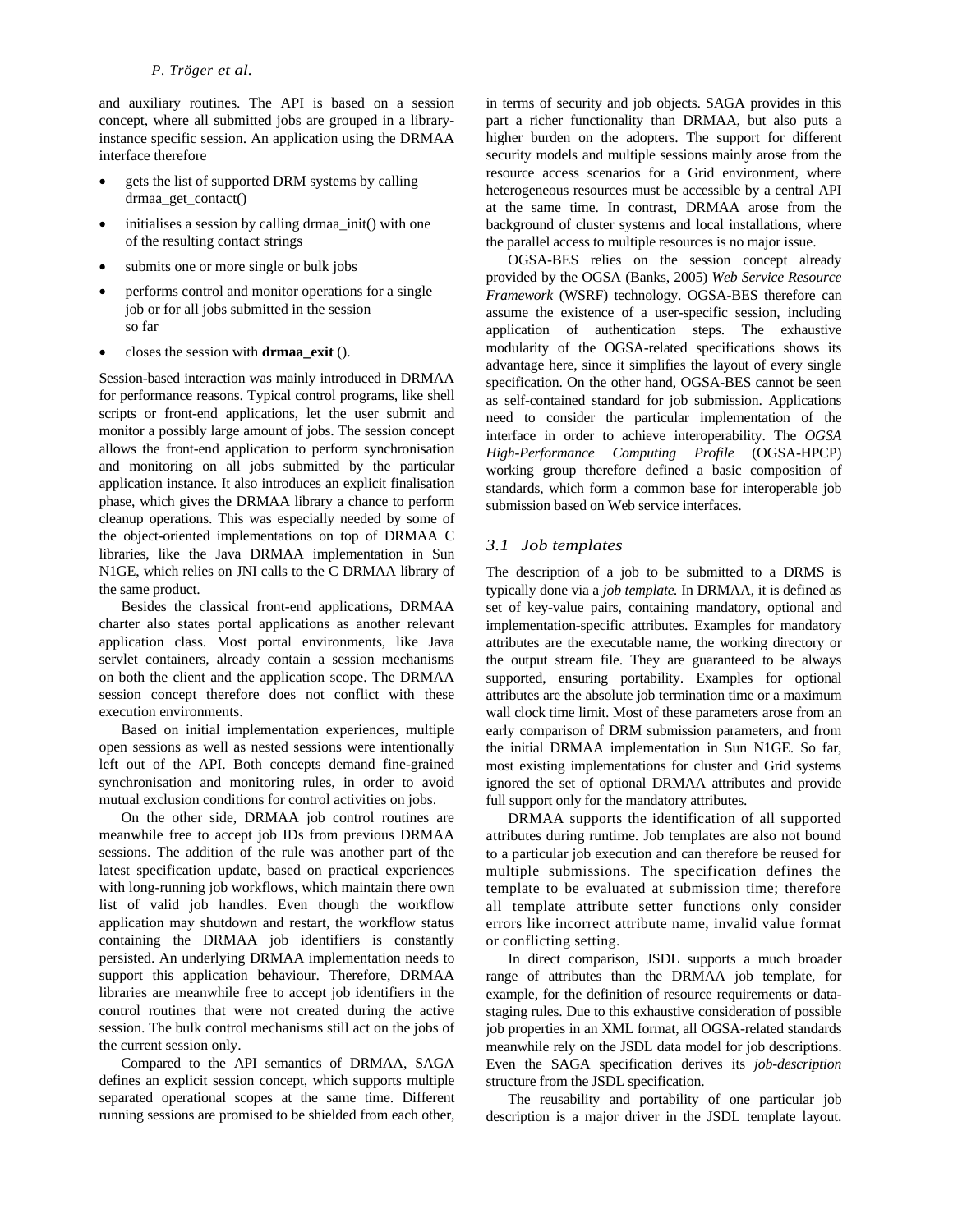#### *Standardised application programming interface*

For this reason, submission-specific information like job start time, latest job termination time and initial status at submission are not represented in these documents. This particular design decision of the JSDL specification is one of the major reasons for DRMAA to stick with an own job description model. An additional argument is that the repeated investigation of DRMAA job descriptions in real applications leads to only a few suggested extensions. When compared, the typical DRM systems still only share a small set of common job description properties. However, non-technical demands from the user community meanwhile lead to the decision of additionally supporting JSDL in an upcoming version of the API. Implementations like the GridWay framework already realised the according mapping of JSDL elements to DRMAA job templates, mainly by ignoring non-transferable attribute values of the original job description. It remains an open research question if such an approach alters some of the job descriptions in a non-acceptable way.

#### *3.2 Job submission and monitoring*

A job can be submitted with DRMAA either as single job (drmaa\_run\_job()) or set of bulk jobs (drmaa\_run\_bulk\_ jobs()). For bulk jobs, a beginning index, ending index and loop increment can be specified. Job template attributes can contain a placeholder string for the current parametric job index during submission.

The drmaa\_job\_ps() function allows to query for the status of a job (see Figure 1). A queued job can either be ready for execution or in a hold state. A job on hold can be created by an explicit drmaa\_control() call, or by a submission as hold job. Both cases are represented by the 'user on hold' job state. A held job can further be caused by the DRM system itself or by a combination of both factors, which is explicitly considered in the state model. All types of held jobs are explicitly released with another drmaa\_control() call.



#### **Figure 1** DRMAA job state transition

An active job in the status class 'Running' can either be done executing or it can be put in a suspended state. The latter might be explicitly triggered by the use of drmaa\_control() or by the system itself.

For finished jobs, drmaa\_job\_ps() returns DRMAA\_PS\_ DONE in case of a successful execution or DRMAA\_PS\_ FAILED when the job ended unexpectedly. A monitoring call might also lead to DRMAA\_PS\_UNDETERMINED, which reflects a problem with the status determination in the underlying DRMS. In this situation, DRMAA applications are free to perform additional calls to drmaa\_job\_ps(). The implementation experiences showed that this is desperately needed for temporal effects in idle-time environments, like Condor, or wide-area Grid environments, like GridWay.

In comparison, SAGA and OGSA-BES provide simpler job state models, but with the possibility to let the implementation define extended states. DRMAA specification provides a fixed set of possible states. Not all states are mandated to be used by a DRMAA implementation for a particular DRM system.

SAGA and OGSA-BES define a *pending* state, a *running*  state, a *finished* state, a *terminated* state and a *failed* state. Those basic states can be specialised in OGSA by profiles, allowing more complex clients that are still interoperable with different service implementations.

JSDL only handles the description of jobs to be submitted and has therefore no job state model as part of the specification.

### *3.3 Job control*

The state of a submitted job in DRMAA can be changed through the drmaa\_control() function. Different control command constants allow suspending, resuming, holding, releasing and terminating a job. The routine also supports control actions on all submitted jobs in the current DRMAA session (DRMAA\_JOB\_IDS\_SESSION\_ALL).

An application can synchronise a set of jobs, waiting for all of them to finish before continuing further with drmaa\_synchronise(). Input arguments are the list of job identifiers, a timeout specification and a dispose flag. This routine also can act on all jobs in the current session by using DRMAA\_JOB\_IDS\_SESSION\_ALL as job ID parameter. The timeout parameter restricts the blocking time of the operation, from zero to indefinite.

The dispose parameter specifies how to treat reaping of the remote job's system statistics. If dispose is set to false, the job's information remains available and can be retrieved through drmaa\_wait(). If dispose is set to true, the job's information is not retained. This feature is very useful for a large number of jobs to reduce memory requirements.

**drmaa\_wait** 0 allows to wait for the finishing of a particular job and returns the termination status information. Input arguments are the job identifier and the timeout value, output arguments are the job ID of the finished job, an opaque status code and resource usage information. The routine reaps jobs and their status information on a successful call. The resource usage information is provided as set of key-value pairs, which contain implementationspecific resource indicators.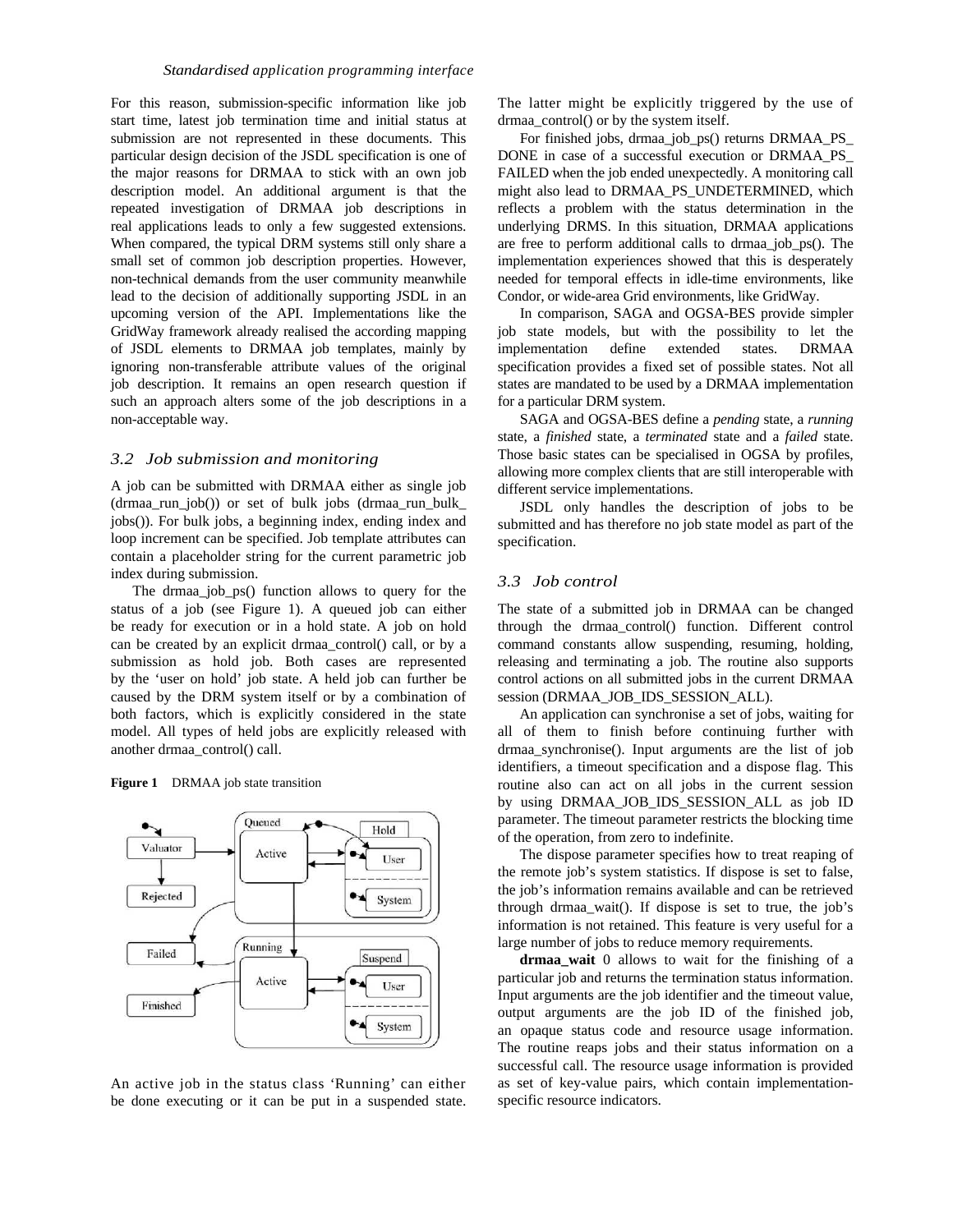#### Listing 1 DRMAA C Example

```
#include <stdio.h>
#include "drmaa.h"
int main(int argc, char *argv[]) {
  drmaa<sub>-</sub>job_template_t *jt;
  drmaa_attr_values_t *rusage;
  drmaa_job_ids_t *ids;char actid [DRMAA_ATTR_BUFFER];
  const char *args[2]={''-i", NULL};int result, stat, exited;
  drmaa_init(NULL, NULL, 0);
  drmaa_allocate_job_template(&jt, NULL, 0);
  drmaa_set_attribute(jt, DRMAA_REMOTE_COMMAND,
    "/bin/hostname", NULL, 0);drmaa_set_vector_attribute(jt, DRMAA_V_ARGV,
    args, NULL, 0);/* Start bulk jobs */{\tt drma\_run\_bulk\_jobs}~(\text{\&ids}\;,\;\;\text{jt}\;,\;\;1\;,\;\;4\;,\;\;1\;,\;\;\text{NULL}\;,\;\;0)\;;do f
    result=drmaa_get_next_job_id(ids, actid,
      DRMAA_JOBNAME_BUFFER);
    if (result==DRMAA_ERRNO_SUCCESS) {
       drmaa_wait(actid, NULL,
         DRMAA_JOBNAME_BUFFER, &stat,
         DRMAA_TIMEOUT_WAIT_FOREVER, &rusage,
         NULL, 0):
       drmaa_wifexited(&exited, stat, NULL, 0);
       if (exited) {
         drmaa_wexitstatus(&stat,stat,NULL,0);
         print('Job<sub>u</sub>%s<sub>u</sub>-<sub>u</sub>exit<sub>u</sub>status<sub>u</sub>%i\nu',actid, stat);
    \mathcal{F}} while (result!=DRMAA_ERRNO_NO_MORE_ELEMENTS);
  /* ... cleanup functions ... */
  return 0;
\overline{1}
```
The status code resulting from drmaa\_wait 0 is used in a series of functions, in order to provide more detailed information about job termination. The overall semantic of this approach is modelled after POSIX wait() and the related pre-processor macros (e.g. WIFEXITED).

Listing 1 shows an example application for the C language mapping of the DRMAA API. After initialising the session with the DRM system through the drmaa\_init() call, a job template is allocated by a C-specific DRMAA function. The application binary and the command line argument attributes of the job template are modified, before the job template is used to submit a bulk job. Timing and queuing issues for the bulk job are part of the product-specific DRM system configuration, and cannot be influenced by the DRMAA abstraction layer. With the resulting set of job identifiers (drmaa\_job\_ids\_t \*ids) and another C-binding specific helper function, the program can now iterate over the submitted jobs, wait for their ending sequentially and check their exit status. The relevant cleanup functions for job template deallocation and session closing are omitted in the example.

In direct comparison of the job control functionalities, SAGA explicitly incorporates the job control semantics from the DRMAA specification and has therefore the same set of functions. It allows the cancellation, suspending or signalling of jobs. OGSA-BES relies on the representation of jobs WSRF endpoints and allows control activities through the according resource properties.

#### *3.4 Auxiliary routines*

Few routines in the DRMAA API provide necessary functions for establishing a session with a DRMAA library. drmaa\_get\_contact() provides the list of supported contact strings, when called before drmaa\_init(). This method therefore supports the implementation of one DRMAA library for multiple DRM systems. The application can use one of the offered contact strings in the drmaa\_init() call, or the default provider is used. The concept is comparable to the ODBC provider model (Geiger, 1995). After the drmaa\_init() call, the same routine call produces the currently used connection string.

The drmaa\_version() routine provides the version number of the supported DRMAA specification, which enables applications to check their compatibility to the loaded DRMAA library. The drmaa\_get\_DRM\_system() and drmaa\_get\_DRMAA\_implementation() methods provide information about the specific library implementation, which is mainly needed for the portable usage of implementationspecific job template attributes.

All auxiliary functions are independent from the DRMAA session handling, and can therefore be used before a drmaa\_init() or after a drmaa\_exit() call.

In comparison, SAGA offers a much richer amount of other functions needed for an interaction with DRM systems. This includes file and replica management, data streaming and detailed monitoring operations. SAGA can therefore be seen as the 'one-fits-all' solution for applications accessing a DRM system. There are existing implementations of SAGA relying on DRMAA for the job submission and monitoring part. Different APIs must cover other parts of the SAGA functionality.

OGSA-BES concentrates, like DRMAA, exclusively on the job submission and control aspect. It could therefore be seen as the 'WSRF-version' of the DRMAA interface, but with a strict focus on the overall OGSA concepts. Due to the usage of Web service technology, the specification does not consider the local usage of the API, which implies questions of language bindings, performance optimisation and concurrent access. Both specifications therefore have their unique position in the OGF standards landscape.

#### *3.5 Performance*

Regarding the performance characteristics of DRMAA, practical measurements in Sun N1GE showed interactions with the DRMAA library to be comparatively faster than interactions via the command line. Figure 2 shows one example for the job submission performance in Sun N1GE. The test environment was a cluster of five PIII nodes with 1 GB of RAM and Sun N1GE version 6.0 installed. An increasing number of jobs were submitted to the local Sun N1GE scheduler with the drmaa\_run\_bulk\_job function on the one hand and a repeated qsub command call on the other hand. For each number of jobs, the submission experiment was repeated 10 times, with a removal of the submitted jobs before each cycle. Figure 2 compares the measured average time for each number of jobs. The figure clearly shows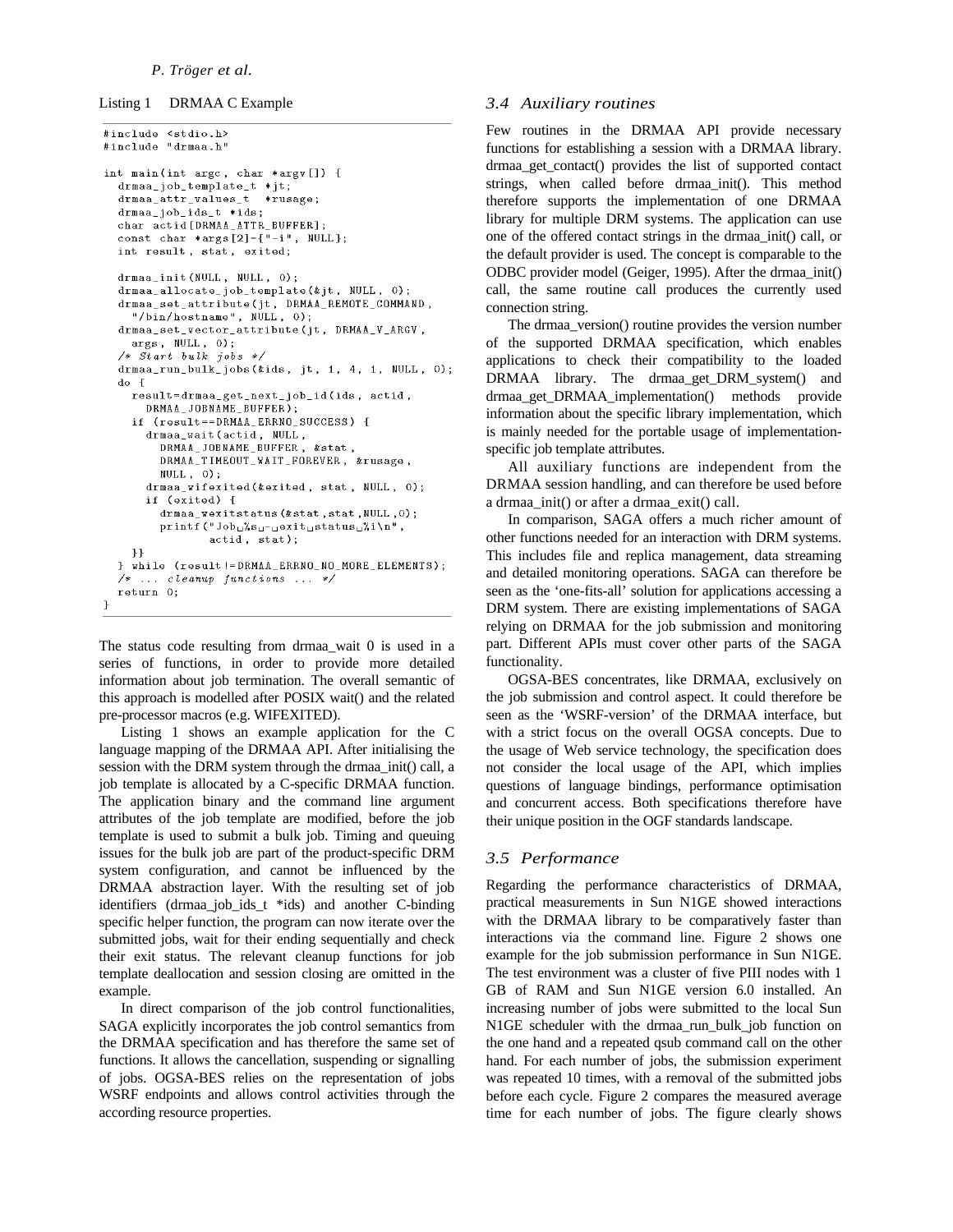that the direct interaction of Sun N1GE's DRMAA library with the scheduler outperforms the usual repeated usage of command line tools in shell scripts. This is mainly reasoned by the careful reuse of existing network connections to scheduling and queuing servers in the library implementation.

**Figure 2** Job submission in Sun Grid Engine (see online version for colours)



It must be noted that this example result is only valid for the particular DRMAA implementation in Sun N1GE. Other implementations of DRMAA (e.g. Condor) rely on reusing the command line utilities of the DRM system due to non-available wire format specifications for the according system. These systems naturally show a similar performance to traditional batch submission scripts.

#### **4 Standardisation experiences**

The following section describes the experiences and design decisions of the DRMAA working group. The presented issues have mostly caused lengthy discussions or increased implementation efforts for the adopters, and should therefore be considered by other standardisation efforts in the future. All of them were either resolved or delayed to a later update of the DRMAA specification.

It must be noted that the technical background of the working group members mainly influenced the presented DRMAA design principles and solution strategies. Most DRMAA group members and contributors have an industrial background, leading to standardisation decisions mainly driven by applicability and acceptance for users and vendors. On the negative side, this basically practice-oriented view sometimes hinders the creation of comprehensive complete solutions for a problem domain.

One counter example is the JSDL specification, where an academia-driven working group spent great efforts on building an exhaustive type model. Adoptions in the field meanwhile show that – as intended – most implementations do not cover the whole specification, but instead rely on the free choice of JSDL attributes to be implemented. Therefore, both 'standardisation styles' have been shown to work in the past.

#### *4.1 Implementation complexity*

DRMAA was designed with the overall goal of having a small and easy to understand API, which accounts for most application developer needs. Even though the set of available implementations shows the success of this approach, there are still challenging aspects, one example being multithreading.

The specification basically demands the API implementation to be thread-safe. Together with the goal of satisfactory performance this leads to significant implementation efforts for library developers. The specification also needs to be very precise regarding the functional descriptions, in order to provide enough information about the intended behaviour in these cases. Most updates for the *Grid recommendation* version of DRMAA were related to such issues.

One example: Since session information could change during a blocking call (e.g. job termination with drmaa\_control() in parallel with drmaa\_wait() operation), both functions must define how the multithreading case is handled. Here, the DRMAA group decided that the session state is reevaluated after each such parallel operation. An application thread waiting for a session job therefore must return if another activity (e.g. explicit termination of the job) provokes a relevant session state change.

High-level language binding implementations, such as Java DRMAA, are typically implemented as wrapper of the according C libraries, and benefit from the already implemented multithreading support. The performance advantage of the C implementation outweighs the additional effort for 'native' calls in non-native environments like Java.

#### *4.2 Reference implementation*

From the very beginning, the development of DRMAA API was assisted by a continuous implementation in the Sun N1GE 6 product line. Today, DRMAA is the default API for programming in this system. The product-quality reference implementation helped to identify real-world issues with the specification and acted as major driver for the API finalisation.

Nevertheless, it must be noted that the existence of preliminary implementations provided a high barrier for major conception changes later. While this can be seen as an advantage in terms of a stable interface definition, it hinders adoption of new or improved concepts, such as monitoring support.

The existence of a reference implementation also indirectly leads to a DRMAA compliance test suite. In 2005, the N1GE product DRMAA test suite was donated by Sun Microsystems to the DRMAA group as a base for the official DRMAA test suite. It helped to demonstrate the practical interoperability of the existing implementations for the OGF. The test suite currently contains around 4000 lines of C code with 13 complex tests, especially for the DRMAA specification multithreading access rules.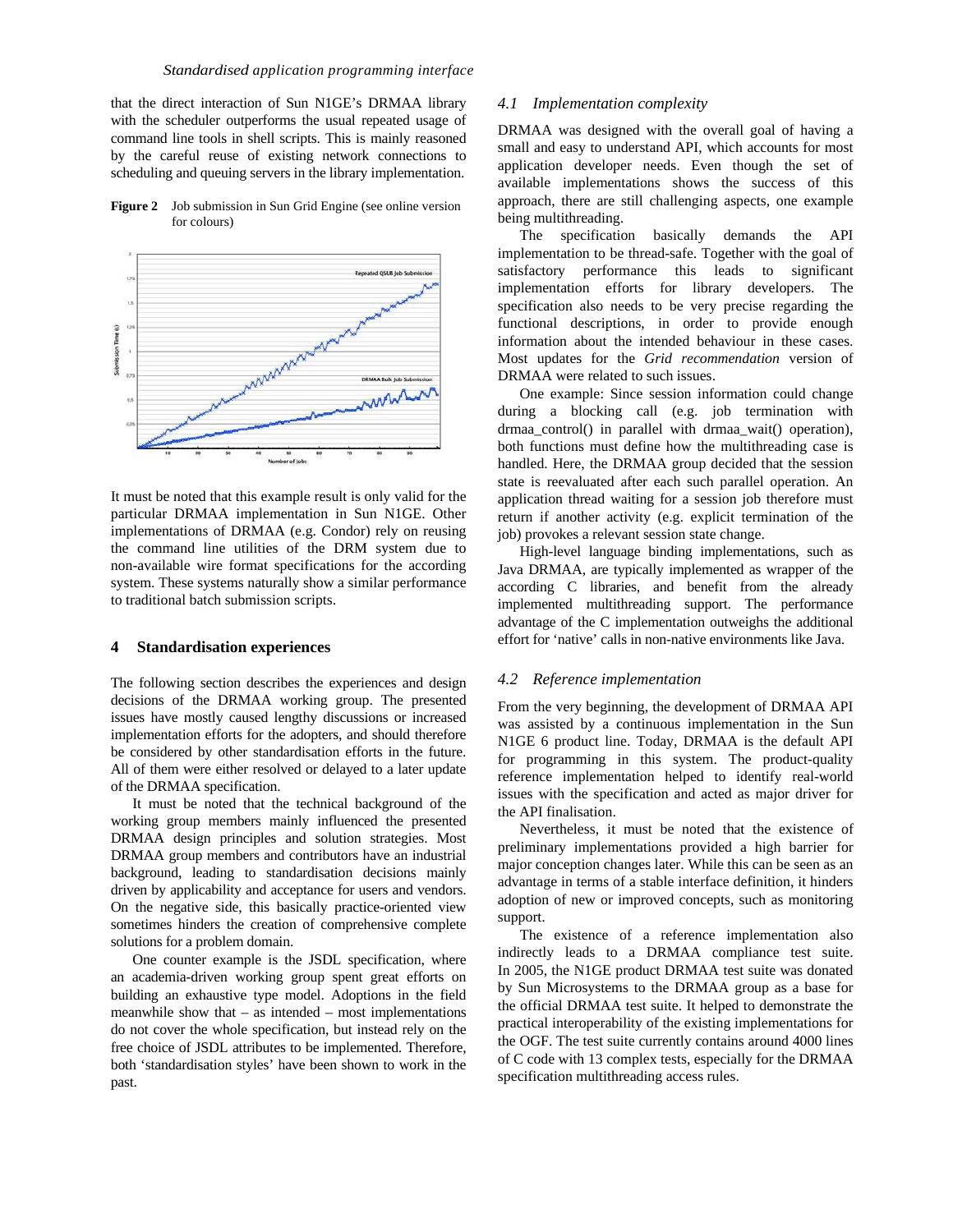Due to the informal description of operational semantics in DRMAA, it is not possible to prove DRMAA-compliance of an implementation with a successful test suite run. This problem relates to the domain of automated software testing. It remains an open research question if behavioural descriptions for software functionality can be formulated in a way to allow automated API compliance testing.

DRMAA test suite now mainly provides a valuable source of information for DRMAA library developers. Multiple specification improvements arose from issues identified through test results with different DRMAA implementations.

#### *4.3 Reuse of existing standards*

During the development of the specification, it was attempted to apply the existing concepts and wording from POSIX (1003.1 and 1003.2d), in order to ease up adoption by application developers. As one example, DRMAA relies on the semantics of POSIX wait() and the according C macros (e.g. WIFEXITED) for the processing of termination information.

The resulting set of DRMAA status functions now must be called in a specific order, e.g. first asking if the job was signalled and then querying for the core dump availability. Multiple language binding authors, as well as several DRMAA users, expressed their wish to favour a single status query call over multiple POSIX-like functions for the same purpose, similar to the drmaa\_control() routine. The upcoming next version of the specification therefore will support such a concept of a job status data structure. The POSIX semantics therefore have not shown to be a helpful solution in terms of user acceptance.

Beside the POSIX example, the continuous discussion of integrating DRMAA and JSDL shows a similar outcome. In theory, DRMAA job template structures could be replaced by JSDL-compliant descriptions. As already discussed, this was not driven by missing attributes in the DRMAA job template format, but was driven by the wish of applying existing standardisation results for the same kind of problem. A closer look on the intended usage scenarios for both specifications clearly shows the missing benefit from such a merger. While JSDL is completely XML-based and therefore intended as document format or SOAP message payload, DRMAA job template structures are part of an API definition, and therefore must be represented in the according programming language.

### *4.4 Time definitions*

DRMAA supports the notion of partial timestamps, which allow the incomplete specification of the time information (e.g. 'start job at 8 o'clock.'). Partial timestamps are expressed as string variable in a special syntax, and are evaluated for complete time information at job submission time. This is intended to enable the reusage of incomplete timestamp definitions for multiple job runs.

Standard time formats (like ISO 8601) also allow an incomplete specification of timestamp information, but define completion rules in order to create unambiguous timestamp information. DRMAA extends this model by explicitly supporting the formulation of relative timing information for the job submission attributes.

Even though the concept of partial timestamps might be helpful for DRMAA users and portal developers, it turned out to be a difficulty for several language bindings. The C language binding simply adopted the formulation of the partial timestamps as string variable. In contrast, modern object-oriented development in Java and C# needed a mapping of partial timestamp information to class library types.

#### *4.5 Monitoring features*

Several DRMAA users criticised the lack of support for resource-related monitoring data, like cluster load information, hardware status or operating system type. As one major problem, the provisioning of such status information in a standardised API would demand a common information model for the monitoring parameters. For example, the specification of the *CPU type* or *disk quota* parameters would need to consider heterogeneous DRM products, hardware platforms and operating systems. Even though some standards (like Common Information Model; CIM (Bumpus et al., 2000) and JSDL) provide such unified information model, it would be still relevant to check the applicability of the model on today's cluster and Grid environments. Facing this specific problem, the JSDL group meanwhile provides mapping information of their information model to different batch systems. Upcoming versions of the DRMAA specification therefore need to consider this recent work for the extension of the API.

#### *4.6 Job state semantics*

DRMAA so far does not provide an extensive description of the job state semantics, but uses only keywords ('suspended', 'running', 'queued') for its definition of possible job state transitions. With the development of multiple DRMAA implementations, the group figured out that some of the states were hard to map for a particular DRM system.

One example is the *suspended* job state. The current DRMAA implementation for the Condor system (Litzkow et al., 1988) works in the *vanilla universe,* which does not support the suspension and resuming of running jobs. The Condor DRMAA implementation therefore uses the condor\_hold() command to implement the mandatory drmaa\_control() suspend operation. Since this Condor command kills and requeues the job in vanilla universe, the job might restart on another machine.

According to the specification, this behaviour does not break DRMAA compliance, since the job state 'SUSPENDED' is not further described. But for the end user, the visible effect is a rescheduling of the job and not the expected suspending of the job on the original machine.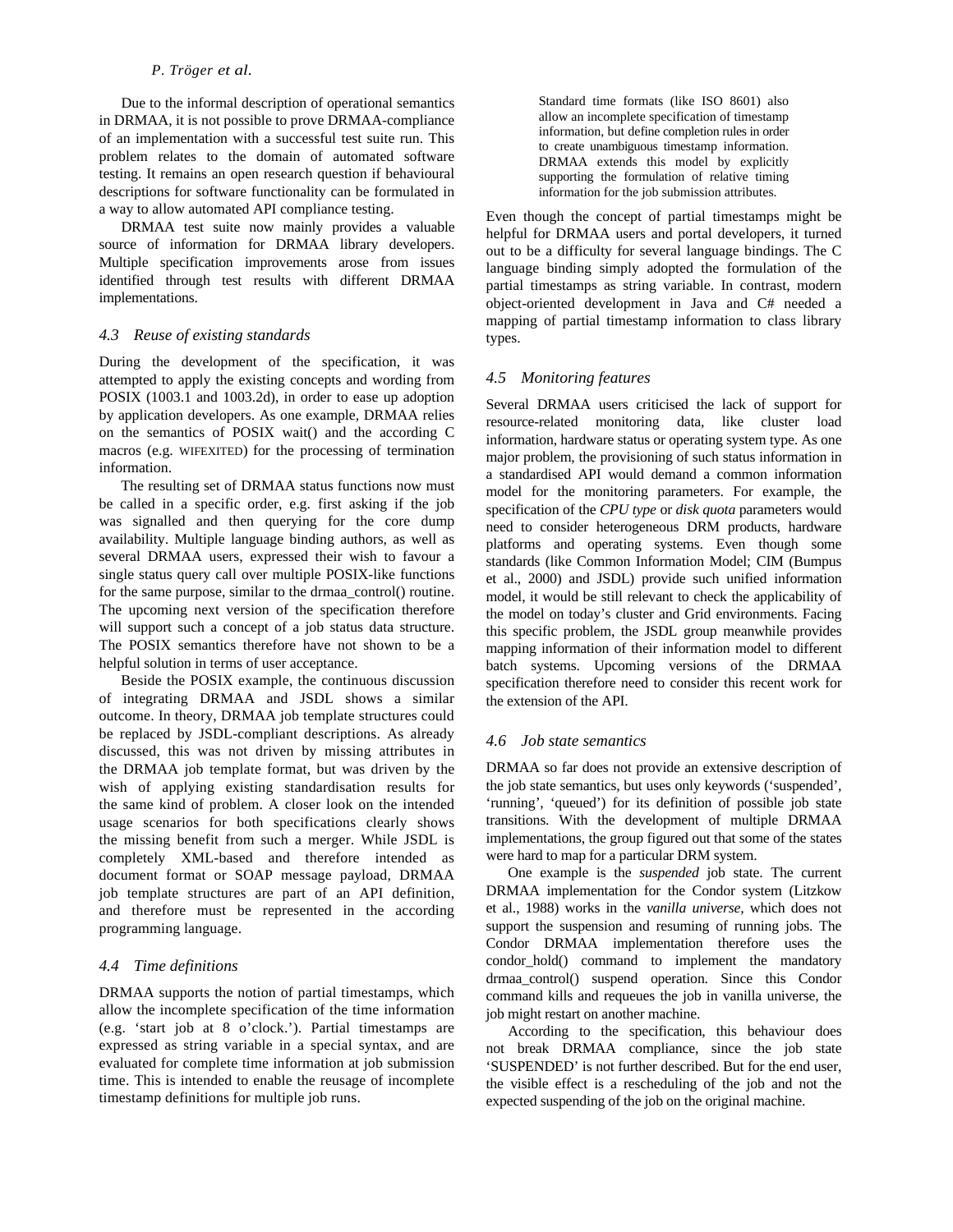There are two possible solutions for bringing more clarity to the users and developers with this particular problem. The specification could either provide explicit descriptions of the job state semantics, or could leave out semantically interpretations completely. The first choice would lead to non-implementable features for particular DRM systems, while the second choice leads to different behaviours with different DRM systems. So far, the DRMAA group favours the second approach. Recent discussions identified a third approach, which would mark the critical job states as optional. Implementations would then be free to not support some of the DRMAA job states. This can be seen as a similar strategy to the extensibility model of the OGSA-BES job states.

#### *4.7 Keeping the discussion history*

A significant amount of time was spent by the DRMAA working group on discussions about non-obvious design decisions from the past. Due to the long lifetime of the group, some of the initial API design needed to be constantly requestioned and reevaluated. The typical sources of the discussion history, like phone conference meeting minutes and mailing list archives, turned out to being of less use than expected. Since OGF does not dictate mandatory document histories or rationale sections, users and adopters sometimes need to clarify API semantics by communication with the document authors.

Future improvements of the OGF standardisation regulations should consider this issue as an important factor for both specification adopters and users. A popular example for such an approach is the work in the Open Group consortium for the Single Unix specification. This API always refers in its description to a *Rationale (XRAT)*  section for explaining the different design decisions.

### *4.8 Conclusions*

The presented excerpt of standardisation experiences underlines the need for some well-known best practices of the software development work, but also shows non-obvious aspects of the OGF standardisation work.

From our experience, the working groups heading towards the API definition should consider a concurrent application access to the interface from the beginning, by specifying the implications on the functional behaviour. Existing modelling techniques for concurrent processes could be applied to the API definition, in order to check for possible mutual exclusion situations or race conditions. So far, the DRMAA group gained such experiences only from flaws in the different implementations. Future work should try to identify such conditions in a more formal way.

Distributed systems standardisation work needs to clearly distinguish between the remote and local API standards, since this influences the design of session and faulthandling mechanisms. Also, the reapplication of the existing standardisation results does not automatically provide better results for the specification to be developed.

Multiple implementations by different organisations, as already demanded by the OGF regulations for *Grid recommendations,* have shown to be a major information source regarding portability issues. Even with a continuous review process over many years and a small amount of fundamental changes, new issues showed up all the time. The portability problems increased even more with the provisioning of multiple language bindings for the DRMAA API. The working group therefore created an Interface Definition Language (IDL)-based specification of the original API, in order to solve portability issues regardless of the destination language. The following section describes this new specification.

#### **5 IDL-based specification**

Even though DRMAA efforts started with the idea of a language-independent specification, the *Grid recommendation* document was mainly written with a procedural C-language slant. With the ongoing development and adoption efforts, several users demanded a mapping of DRMAA to object-oriented programming languages. The first mapping was performed with the Java language binding specification, which was also implemented for the Sun N1GE product. In parallel, other working group members developed a language-binding specification for the .NET environment. Based on these two independently developed object-oriented language bindings, an in-depth comparison identified general issues for object-oriented mappings of the API. For this reason, both binding authors started the alignment of these mapping issues. Simple examples are variable and method naming, as well as error information structuring. Complex cases are the realisation of partial timestamps and job templates with the available language constructs.

To keep and maintain the newly derived DRMAA semantics for OO-environments, the group decided to base future versions of the language-independent DRMAA specification on the *CORBA Interface Definition Language*  (Object Management Group, 2004). Language-binding documents should now only need to define a mapping between DRMAA IDL constructs and their specific language constructs, instead of creating own syntactical rules for the interface. An example for such mappings is shown in Table 1. The Java mapping was developed by Daniel Templeton (Templeton et al., 2006) is already adopted by multiple implementations and is about to be standardised as an OGF document during 2008. The .NET binding, a newer development, should also be standardised in 2008. The WSDL binding is also a new proposal, mainly to demonstrate that the flexibility of the IDL description approach not only holds for pure programming languages, but also for other interface description languages. The standardisation of this mapping is under discussion at the time of writing.

The chosen API standardisation approach is also used in other popular specifications, for example in the W3C Document Object Model. The IDL ensures a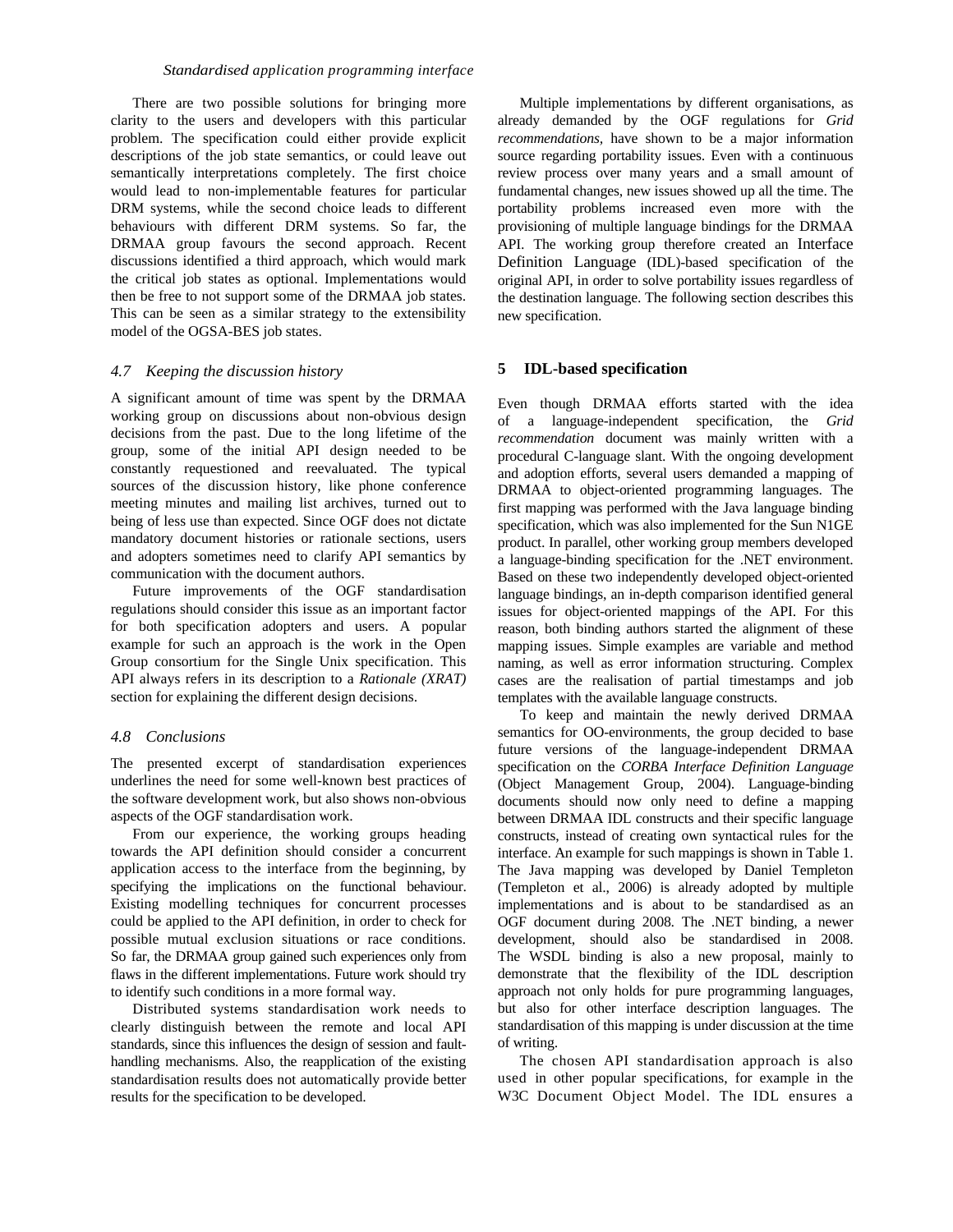consistent description of API signatures and provides the functional semantics of DRMAA operations, whereby the binding author only needs to concentrate on their language-specific mapping issues. The reuse of OMG IDL language mapping specifications is omitted,

**Table 1** Examples for DRMAA IDL language binding

since these mapping rules rely on CORBA runtime environment mechanisms. Instead, each DRMAA language binding should define its own rules, which are most appropriate to the according environment.

| <b>IDL</b> keyword          | Java                   | WSDL                                       | NET                    |
|-----------------------------|------------------------|--------------------------------------------|------------------------|
| module                      | package                | <wsdl:definitions></wsdl:definitions>      | namespace              |
| interface                   | ublic interface        | <wsdl:porttype></wsdl:porttype>            | public interface       |
| enum                        | int constants          | $\langle xsd: simpleType \rangle +$        | public enum            |
|                             |                        | <xsd:restriction></xsd:restriction>        |                        |
| valuetype                   | public class           | $<$ xsd:complexType $>$                    | public class           |
| attribute                   | Java Bean attribute    | <xsd:sequence></xsd:sequence>              | get / set              |
|                             |                        |                                            | operations             |
| exception                   | java.lang.Exception    | <wsdl:message></wsdl:message>              | ApplicationException   |
|                             | derivation             |                                            | derivation             |
| long                        | int                    | $<$ xsd:int $>$                            | int                    |
| boolean                     | boolean                | $\langle x\text{sd}:\text{boolean}\rangle$ | bool                   |
| string                      | java.lang.String       | $<$ xsd:string>                            | string                 |
| Const                       | public static final    | not in XML schema                          | public const           |
| valuetype Dictionary        | j ava.ut il.Map        | $<$ xsd:sequence $>$                       | <b>IDictionary</b>     |
| valuetype StringList        | java.util.Set          | $<$ xsd:list $>$                           | <b>IList</b>           |
| valuetype OrderedStringList | java.util.List         | $<$ xsd:sequence $>$                       | <b>IList</b>           |
| valuetype TimeAmount        | long                   | $<$ xsd:int $>$                            | long                   |
| native PartialTimestamp     | class PartialTimestamp | $<$ xsd:string>                            | class PartialTimestamp |

In the IDL specification, job templates are represented as interfaces with according member attributes. As one interesting challenge, optional attributes needed to be reflected in the IDL-API design. All attributes must be available in the job template interface layout, even though they might not be usable for a particular implementation. This ensures the source code portability of a DRMAA-based application. The current IDL specification therefore introduces a new exception type for the job template attributes, which is thrown when an unsupported attribute is about to be changed.

Modern OO-languages also use exception hierarchies in order to be able to react on a set of exceptional situations with one catch block. As future DRMAA specifications need to consider this demand, the IDL document already defines groups of error classes. In this case, the groupings can be mapped to the respective language exception hierarchies. Java is one of the languages that utilise this approach.

The original DRMAA API definition relies on two special data types: an unbounded unsorted list of strings (for job or argument lists) and an unbounded dictionary of key-value pairs (for resource usage information and environment variables). Since both constructs have different representations in OO-languages, the IDL spec defines two abstract data types which must be mapped by the languagebinding specification to a matching construct.

Even with the support for garbage collection mechanisms in the modern object-oriented languages, the delete() operation for job templates remains an explicit function in the IDL definition. This design decision reflects the missing support for guaranteed object finaliser execution in some of the object-oriented languages, which is needed for maybe mandatory cleanup operations in the DRMS.

Listing 2 shows the Java version of the C example program discussed in Section 3.3. The utilised Java binding was derived from the IDL definition as described in the table (Templeton et al., 2006). In the main() function, an object for the Session interface is indirectly obtained from a factory object. This is a typical Java approach for supporting the separation of API implementation and Service Provider Interface (SPI) implementation. The API implementation contains the generic DRMAA functionality, such as partial timestamp handling, job template parsing or job state management. The SPI implementation is added by each DRM vendor and interacts with the underlying cluster or Grid system. In the case of Sun N1GE, this interaction is based on native calls to the DRMAA C implementation.

As shown in the example program, job template objects are created by a function of the Session interface. This expresses the tight binding of session and job template in DRMAA and enables easy cleanup operations (even with an underlying C library) in the Session implementation.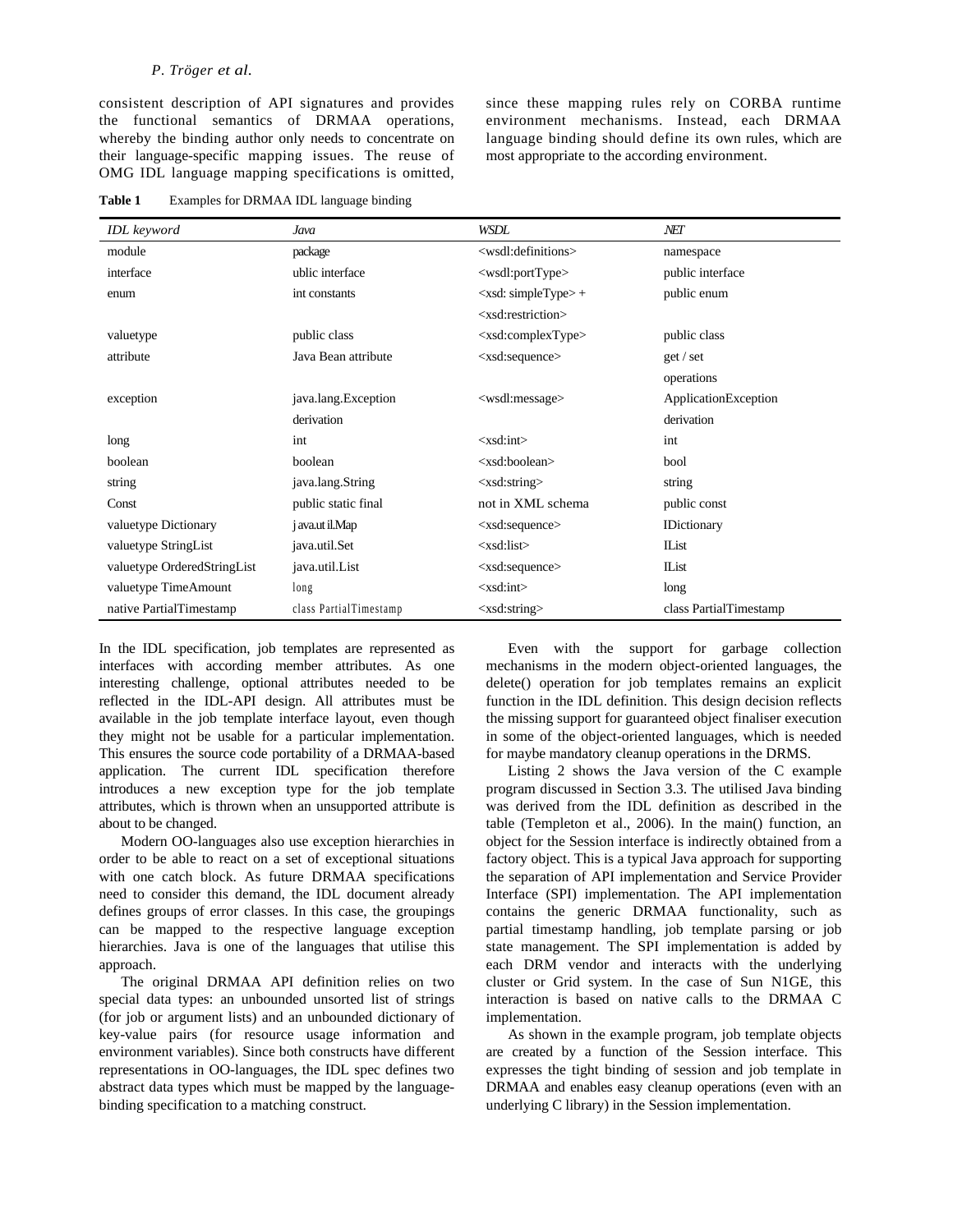The job identifiers for the created jobs are expressed as one collection object, containing an iteratable list of string identifiers. This design decision – against a list of job objects – was mainly driven by the close relation of DRMAA to DRM control commands, where jobs are always represented as strings. Job objects would also introduce unnecessary remote calls in a remote procedure call scenario, as with a DRMAA WSDL binding. The IDL specification therefore sticks with the job identification by DRM-specific strings, and this design decision is therefore also reflected in the Java binding.

As described earlier, the job information retrieval was adopted to a typical object-oriented approach. Each session.wait() call results in a JobInfo object, which has the equivalent status checking functions to the C version of the DRMAA specification.

#### **6 DRMAA usage**

DRMAA is, at the current time, used as job submission and monitoring API in several cluster and Grid applications. Examples are meta-schedulers or integrated Data Grid solutions. Many of the known applications, which are driven by DRMAA API provisioning, primarily use Sun N1GE.

Listing 2 DRMAA Java example

```
package drmaa;
import java.util.*;
import org.ggf.drmaa.*;
public class JDrmaa {
  public static void main (String [] args)
    throws DrmaaException {
    Session session=
      SessionFactory.getFactory().getSession();
    session.init("");
    JobTemplate jt=session.createJobTemplate();
    jt.setRemoteCommand("/bin/hostname");
    jt.setArgs(new String [] {"-i"});
    Iterator ids=
      session.runBulkJobs(jt, 1, 4, 1).iterator();
    while (ids.hasNext()) {
       JobInfo info=session.wait((String)ids.next()
                     Session.TIMEOUT_WAIT_FOREVER);
      if (info.hasExited()) {
         System.out.println("Job<sub>u</sub>"+info.getJobId()+
                               "-<sub>H</sub>exit<sub>H</sub>status<sub>H</sub>"+
                              info.getExitStatus());
    \mathcal{H}/* \ldots cleanup functions ... */
\mathcal{F}
```
As one example, the OpenDSP project<sup>1</sup> from the Poznan Supercomputing and Networking Center developed a Web Service-based interface for multiuser access to DRMAAenabled DRM systems. The system combines the low-level DRMAA API with OGSA-BES SOAP interface adding an infrastructure for security, accounting and administrator control. JSDL is used as job description language and currently a few of its elements are supported (including data staging with Web Services Attachments) by mapping to the corresponding DRMAA attributes. The upcoming version is going to extend the remote interface by adding remote

advance reservation capabilities. The usability and efficiency of OpenDSP has been proved in several productive deployments, like the Faculty of Civil and Geodetic Engineering at University of Ljubljana (earthquake simulation), InteliGrid project (remote access to engineering and construction applications) or European BREIN project.

Another example is the *Target System Interface Framework* for UNICORE (Erwin and Snelling, 2001), which is using DRMAA as front-end to DRM systems (Riedel et al., 2006). EGEE[AQ1] relies on DRMAA for integration issues. The MOAB[AQ1] scheduler can control DRM systems that implement a DRMAA interface. Wolfram Research offers a cluster integration package for Mathematica, which also relies on DRMAA for job submission. Latest research on a Grid operating system in the XtreemOS project uses DRMAA as basic API for execution resource access. Since most usage scenarios have not yet been described in scientific publications, the latest list of the use cases and DRMAA implementations is maintained on the

DRMAA home page.<sup>2</sup>

#### **7 Conclusion**

**AQ1:** Based on the internet source. website addresses have been added in references 'Object Management Group (2004), Templeton (2006) and Tuecke (2004)'. Please check for the correctness.

DRMAA is an approved specification for a small unified DRM system API, which enables easy transition from cluster-based end-user applications to Grid-based end-user applications. DRMAA has multiple interoperable implementations for relevant cluster and Grid systems and is increasingly supported in various programming languages. Several industrial customers and research projects use DRMAA in their real-world productive environments.

In comparison to other related specifications from OGF, the DRMAA specification has shown to be the least common denominator for interoperable job submission. It lacks several relevant features, such as data-staging features or improved job monitoring, in order to keep interoperability with a maximum set of DRM systems. The SAGA specification has shown to be the richer API, but still lacks the matureness and adoption rate of DRMAA in commercial products. One promising approach for future work is the implementation of SAGA libraries based on DRMAA, which was already demonstrated by several research projects.

OGSA-BES confirms to the technological and architectural framework provided by the OGF OGSA standardisation effort. An increasing number of vendors support OGSA-compliant interfaces in their products. With the current performance and stability status of SOAP-based interfaces, DRMAA can still fulfil the role of a small, efficient and truly interoperable interface API to multiple DRM systems. With the increasing maturity of SOAP technologies in the future, this role might also be fulfilled by XML-based specifications.

In our standardisation work, we experienced several nonobvious issues, which should be considered by other researchers in the standardisation area. The independent parallel development of different language bindings